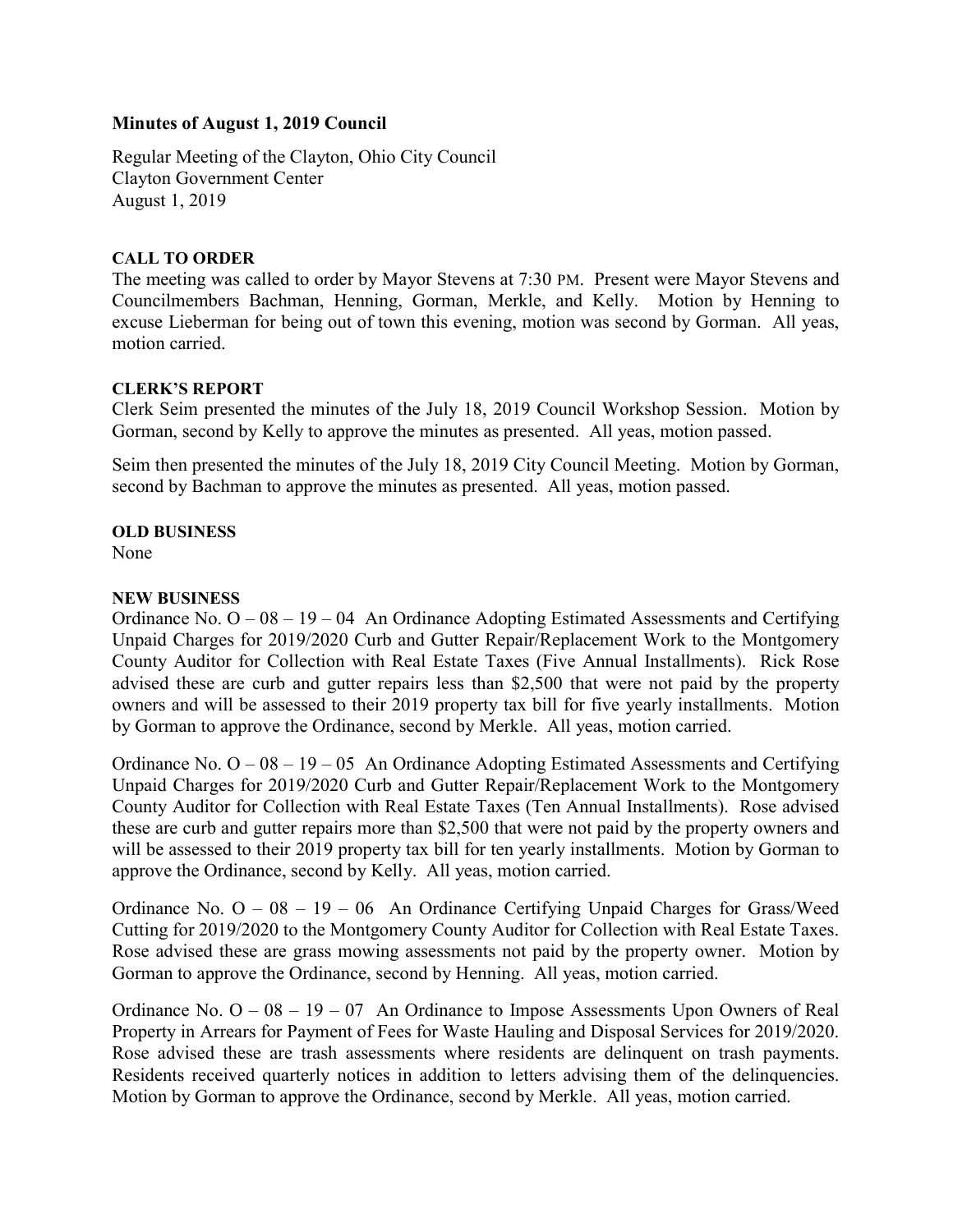Ordinance No.  $O - 08 - 19 - 08$  An Ordinance to Maintain Lighting Assessments. Motion by Henning to approve the Ordinance, second by Kelly. All yeas, motion carried.

Ordinance No.  $O - 08 - 19 - 09$  An Ordinance Authorizing the Submission of the 2019/2020 North Clayton Community Authority Charge Assessments to the Montgomery County Auditor. Rose advised these are North Clayton Community Authority Charges not paid by the property owners. Motion by Gorman to approve the Ordinance, second by Bachman. All yeas, motion carried.

Ordinance No.  $O - 08 - 19 - 10$  An Ordinance Certifying Unpaid Charges for Nuisance Assessments for 2019/2020 to the Montgomery County Auditor for Collection with Real Estate Taxes. Rose advised these are assessments for the city cleaning and hauling debris from properties, where the property owner has not paid the invoice. Motion by Gorman to approve the Ordinance, second by Merkle. All yeas, motion carried.

Resolution No.  $R - 08 - 19 - 55$  A Resolution to Approve and Continue Participation in the Montgomery County Multi-Jurisdictional Natural Hazard Mitigation Plan. Brian Garver, Fire Chief, advised Montgomery County has revised and updated the Counties' Natural Hazard Mitigation Plan. The plan examines all cities, townships and villages within the County dealing with natural hazards and works to reduce their risk by identifying resources, information and strategies for risk reduction. Local governments are mandated to have a disaster mitigation plan on file with the state of Ohio to receive mitigation funding in the case of a disaster and this plan satisfies the requirement. Motion by Gorman to approve the Resolution, second by Henning. All yeas, motion carried.

Resolution No.  $R - 08 - 19 - 56$  A Resolution Approving and Authorizing the City Manager to Sign the Montgomery County Solid Waste District Service Agreement. Rose advised the last Solid Waste Service Agreement was in 1985 and Randolph Township/City of Clayton has been a member since that date. Updates were made due to significant changes in operations and changes in federal and state laws governing Solid Waste Districts have occurred since 1985. Motion by Gorman to approve the Resolution, second by Kelly. All yeas, motion carried.

Resolution No.  $R - 08 - 19 - 57$  A Resolution Providing Consent to the Ohio Department of Transportation to Provide Bridge Inspection Program Services with Respect to PID No. 109334 Within the City Limits of the City of Clayton. Randy Sanders, Public Service Director, advised to be compliant with the Federal Highway Bridge metrics requirements, municipalities having bridges open to the public must have the bridges inspected every year. ODOT has a fully funded program which is completely free to municipalities. Legislative authorization to renew this program is required to continue this service. Motion by Bachman to approve the Resolution, second by Gorman. All yeas, motion carried.

Resolution No.  $R - 08 - 19 - 58$  A Resolution Authorizing the City Manager or His Designee to Prepare and Submit a Grant Application to OPWC for Funding Relative to the SR 49 Infrastructure Improvement Project. Jack Kuntz, Director of Development, advised we have been working with Choice One Engineering on a grant submittal to OPWC to perform curb/gutter/catch basin replacement on SR 49 prior to the state's resurfacing project. Motion by Henning to approve the Resolution, second by Kelly. All yeas, motion carried.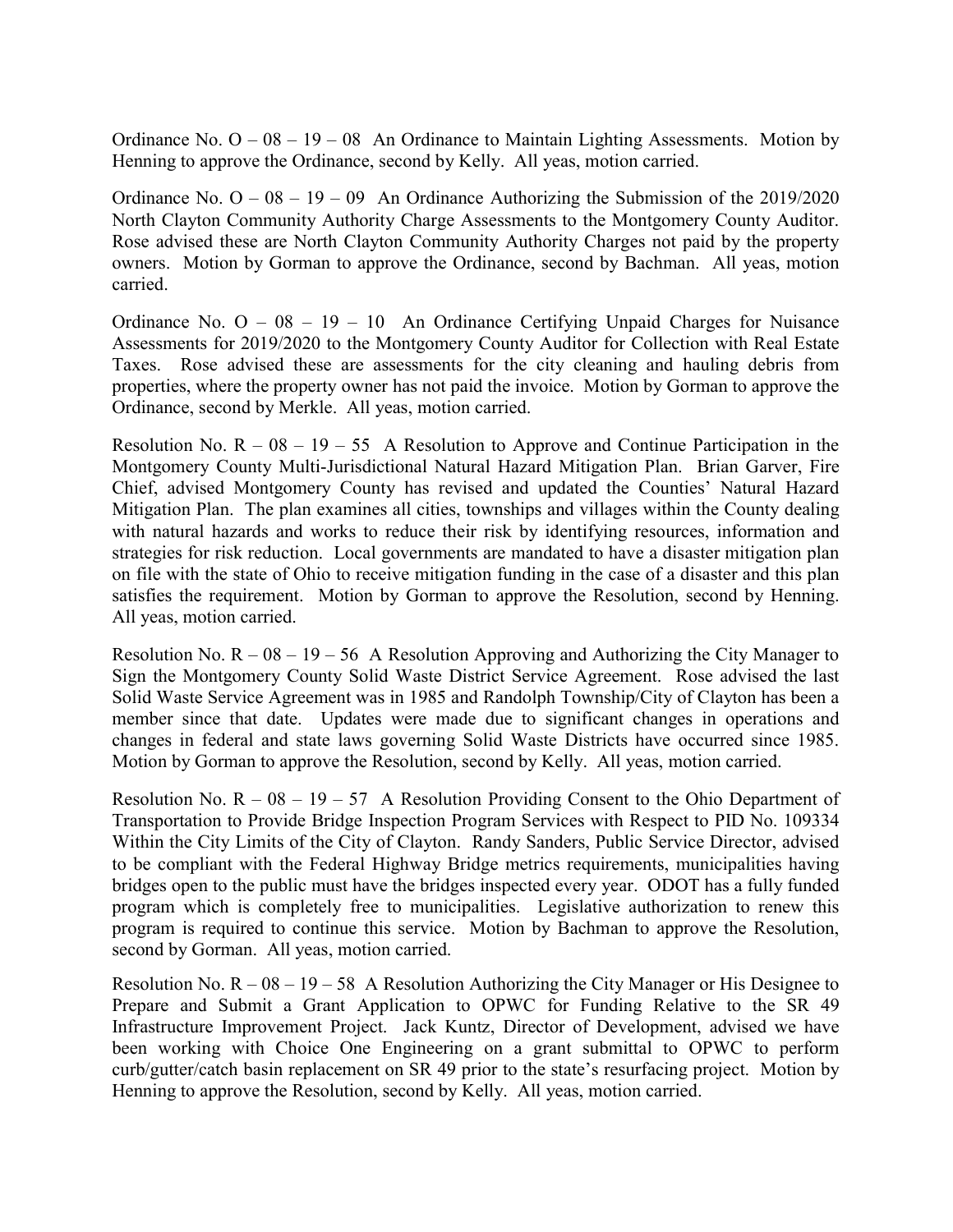Resolution No.  $R - 08 - 19 - 59$  A Resolution Authorizing the City Manager or His Designee to Prepare and Submit a Grant Application to the Miami Valley Regional Planning Commission (MVRPC) for Surface Transportation Program (STP) Funding Relative to the Hoke Road Widening Project from Smith Road to Wenger Road. Kuntz advised staff has been working with the Ohio Department of Transportation and MVRPC over the past two years, studying the possibility of widening Hoke Road, from Smith Road to National Road, as well as extending utilities along the same area. The widening project would incorporate walkability components found in the PLAN Clayton document and would make this corridor more attractive for future private investment and development. The MVRPC staff believes breaking the project into two phases, with the first phase being from Smith to Wenger and the second phase from Wenger to National makes the most sense from a funding probability standpoint. The first phase, from Smith to Wenger, would also address improving traffic congestion at the four way stop at the Hoke/Wenger intersection. If funded this project would most likely not occur until 2023 at the earliest. Motion by Gorman to approve the Resolution, second by Merkle. All yeas, motion carried.

#### CITY MANAGER'S REPORT

Our next meetings will be held August  $15<sup>th</sup>$  and would like Council to consider having future workshops, and are looking at September  $5<sup>th</sup>$  and October  $3<sup>rd</sup>$  for the workshops. We are hosting our annual Movie in the Park on Friday, August 23rd beginning at dusk, approximately 9 PM, the Park Commission will be showing "Small Foot". Our annual Labor Day Fireworks will be held Sunday, September 1<sup>st</sup> from  $7 - 9$  PM, with the Fireworks starting at 9 PM and there will be numerous activities for the kids. City Council meetings can be viewed on cable channel 6 on Saturday August  $3^{rd}$  at 8:30 AM and repeated the following Monday, August  $5^{th}$  at 10:30 PM, and then again on Wednesday, August  $7<sup>th</sup>$  at 9:00 AM. Council and staff will be participating in the Englewood parade on August  $10^{th}$ . Lastly, Karl Keith or a representative from his office will be speaking at our August  $15^{th}$  City Council meeting.

#### VISITOR'S COMMENTS

Charles Jackson of the Par Drive complex addressed Council asking what it would take for the City to annex Par Drive and therefore be responsible for road maintenance. Rose asked Mr. Jackson to leave his contact information, and he will contact the City Engineer to see what needs to be done to move forward.

#### COUNCIL MEMBER COMMENTS

Henning reminded residents the deadline to submit claims to FEMA is August  $19<sup>th</sup>$ , anyone needing assistance should call 1-800-621-3362, they are opened from 7 am to 9 pm. This weekend is the Ohio Sales Tax Holiday for anyone needing to purchase back-to-school items. If you have any questions, you can go to Tax.Ohio.gov for more information. Henning also advised residents have been sharing they are happy with the Police officers patrolling the neighborhoods in the evening. Gorman reminded everyone that school starts soon so please watch out for the children going back to school. Kelly thanked Sanders and his staff for the brush removal and clean-up they performed at the Village of North Clayton, the residents are very appreciative. Stevens thanked staff as the city runs great and his proud of the work everyone does.